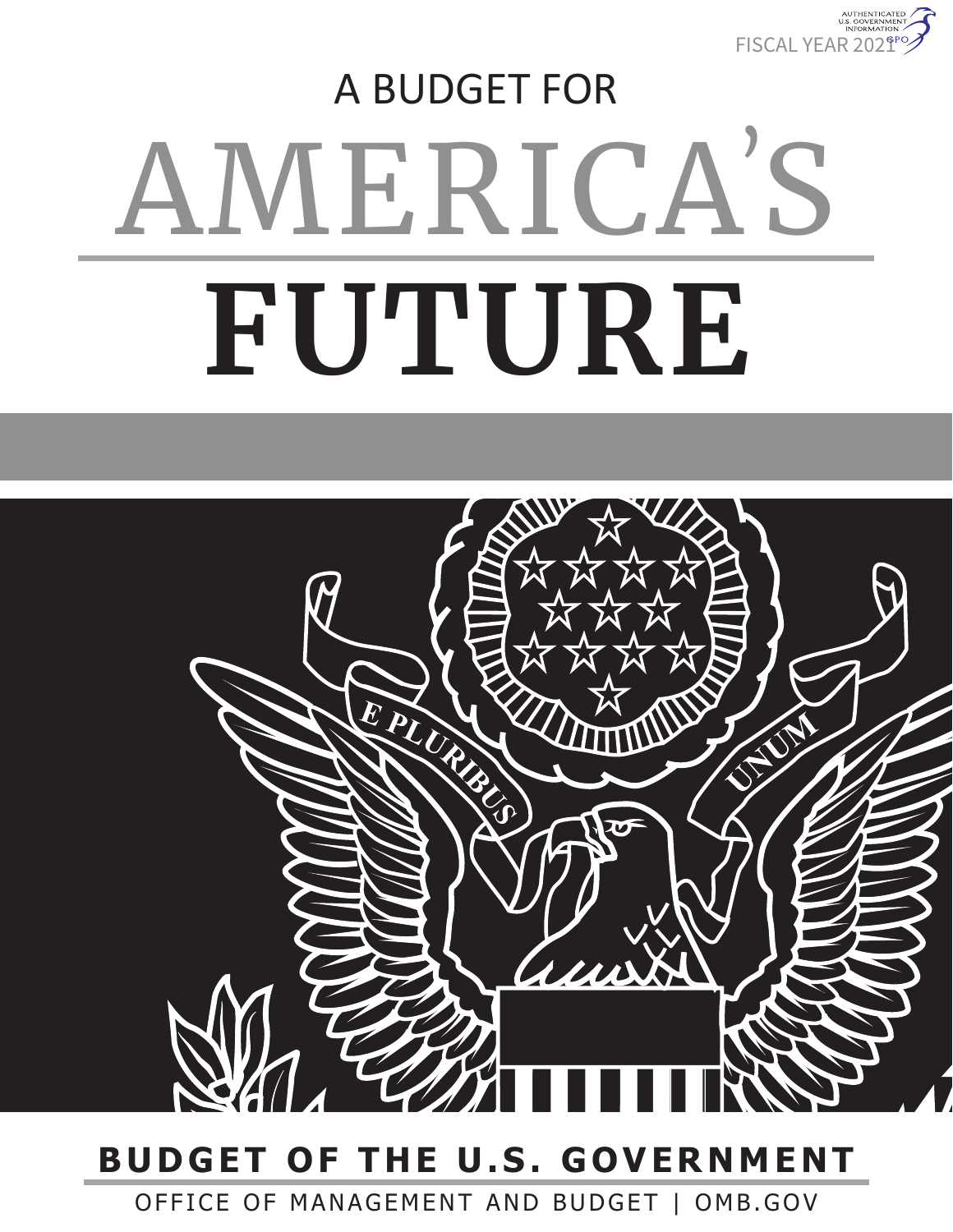### **THE BUDGET DOCUMENTS**

*Budget of the United States Government, Fiscal Year 2021* contains the Budget Message of the President, information on the President's priorities, and summary tables.

*Analytical Perspectives, Budget of the United States Government, Fiscal Year 2021* contains analyses that are designed to highlight specified subject areas or provide other significant presentations of budget data that place the budget in perspective. This volume includes economic and accounting analyses, information on Federal receipts and collections, analyses of Federal spending, information on Federal borrowing and debt, baseline or current services estimates, and other technical presentations.

Supplemental tables and other materials that are part of the *Analytical Perspectives* volume are available at *https://whitehouse.gov/omb/ analytical-perspectives/*.

*Appendix, Budget of the United States Government, Fiscal Year 2021* contains detailed information on the various appropriations and funds that constitute the budget and is designed primarily for the use of the Appropriations Committees. The *Appendix* contains more detailed financial information on individual programs and appropriation accounts than any of the other budget documents. It includes for each agency: the proposed text of appropriations language; budget schedules for each account; legislative proposals; narrative explanations of each budget account; and proposed general

provisions applicable to the appropriations of entire agencies or group of agencies. Information is also provided on certain activities whose transactions are not part of the budget totals.

*Major Savings and Reforms, Fiscal Year 2021,* which accompanies the President's Budget, contains detailed information on major savings and reform proposals. The volume describes both major discretionary program eliminations and reductions and mandatory savings proposals.

#### *BUDGET INFORMATION AVAILABLE ONLINE*

The President's Budget and supporting materials are available online at *https://whitehouse.gov/omb/ budget/*. This link includes electronic versions of all the budget volumes, supplemental materials that are part of the *Analytical Perspectives* volume, spreadsheets of many of the budget tables, and a public use budget database. This link also includes *Historical Tables* that provide data on budget receipts, outlays, surpluses or deficits, Federal debt, and Federal employment over an extended time period, generally from 1940 or earlier to 2021 or 2025. Also available are links to documents and materials from budgets of prior years.

For more information on access to electronic versions of the budget documents, call (202) 512-1530 in the D.C. area or toll-free (888) 293-6498. To purchase the printed documents call (202) 512-1800.

#### GENERAL NOTES

- 1. All years referenced for budget data are fiscal years unless otherwise noted. All years referenced for economic data are calendar years unless otherwise noted.
- 2. At the time the Budget was prepared, the United States-Mexico-Canada Agreement Implementation Act (Public Law 116-113) had not yet been signed into law. As a result, the Budget includes a Government-wide allowance to represent the discretionary appropriations included in this proposal, which the Administration transmitted to the Congress on December 13, 2019, the House passed on December 19, 2019, and the Senate passed on January 16, 2020.
- 3. Detail in this document may not add to the totals due to rounding.

#### U.S. GOVERNMENT PUBLISHING OFFICE, WASHINGTON 2020

For sale by the Superintendent of Documents, U.S. Government Publishing Office Internet: bookstore.gpo.gov Phone: toll free (866) 512-1800; DC area (202) 512-1800<br>Fax: (202) 512-2104 Mail: Stop IDCC, Washington, DC 20402-0001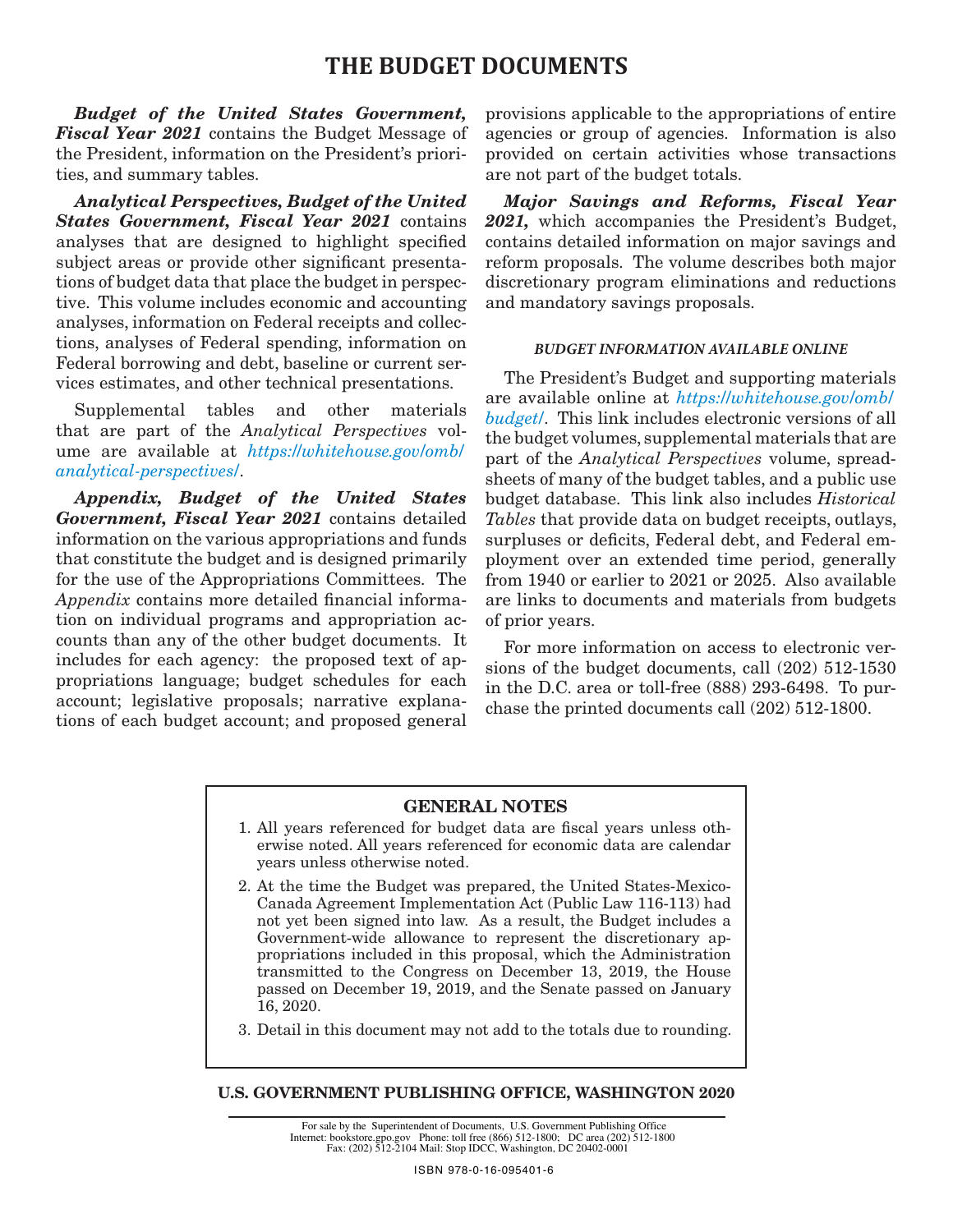## **Table of Contents**

Page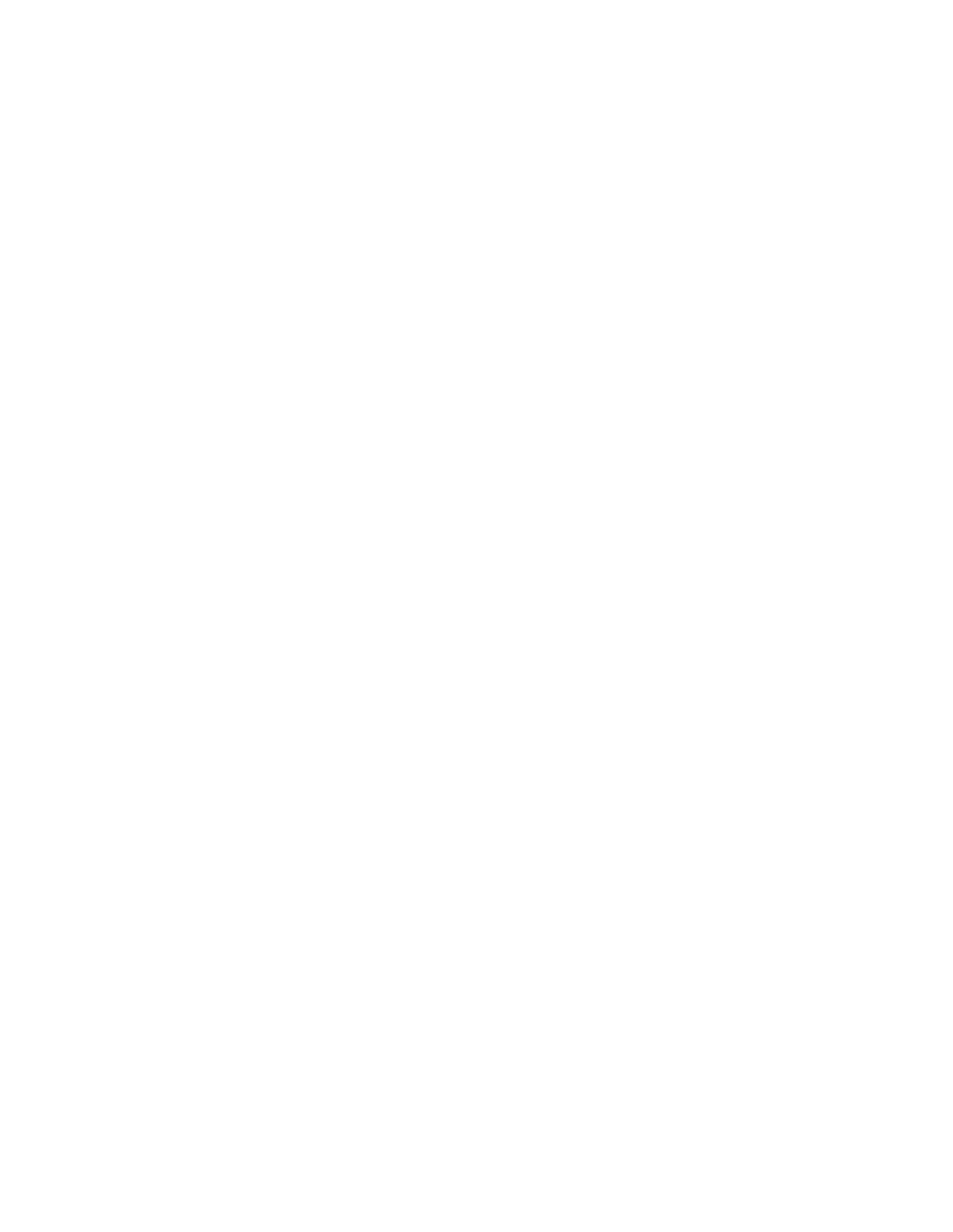# THE BUDGET MESSAGE OF THE PRESIDENT

TO THE CONGRESS OF THE UNITED STATES:

Over the past 3 years, my Administration has worked tirelessly to restore America's economic strength. We have ended the war on American workers and stopped the assault on American industry, launching an economic boom the likes of which we have never seen before.

While our incredible economic turnaround came as a shock to most career politicians in Washington, it is no surprise to millions of hard-working families across the Nation. Their natural talent, ingenuity, and strength simply needed an opportunity to flourish, free from the massive regulations and taxes heaped upon them by their Government.

As my Administration continues to remove these burdens, our economy continues to surpass expectations. We are growing faster than the experts thought possible. The unemployment rate is at 3.5 percent, the lowest it has been in 50 years. And more Americans are working today than at any point in our history.

Today's tremendous job market is leading employers to realize the vast potential of many individuals they previously overlooked. Over the past 3 years, the employment rate of our prime-age workers has skyrocketed, and wages are growing the fastest for historically disadvantaged workers, reversing trends under the previous administration.

With this 2021 Budget, my Administration is placing a special focus on these forgotten Americans, because every individual deserves to experience the dignity that comes through work. The truth is, jobs do not just provide paychecks: they give people purpose; allow them to engage with their communities; and help them reach their true potential. As we have shown, the right policies offer Americans paths to independence rather than trapping them in reliance on Government programs.

The era of putting American workers second and doubling down on the failed policies of the past is over. While job creation during my Presidency has surpassed expectations, the credit belongs to the job creators and workers who risk everything and devote themselves to building a better future for themselves, their families, and their Nation. The Federal Government does not create jobs; hardworking Americans create jobs. My Administration's role is to follow our foundational policy pillars and allow our job creators and workers to do what they do best.

To ensure this economic strength continues, I have called on the Government to reduce wasteful, unnecessary spending, and to fix mismanagement and redundancy across agencies. This includes prioritizing spending for programs that are a core function of the United States Government.

As we enter the 2020's, our Nation confronts new challenges and opportunities. The 21st century requires us to focus on great power rivals; prioritize artificial intelligence, 5G, and industries of the future; and to protect our research and environment from foreign government influence. To meet these challenges and seize these opportunities, we must shift the Government out of its old and outdated ways. This will require each and every Government agency to do more to prepare for the demands of tomorrow.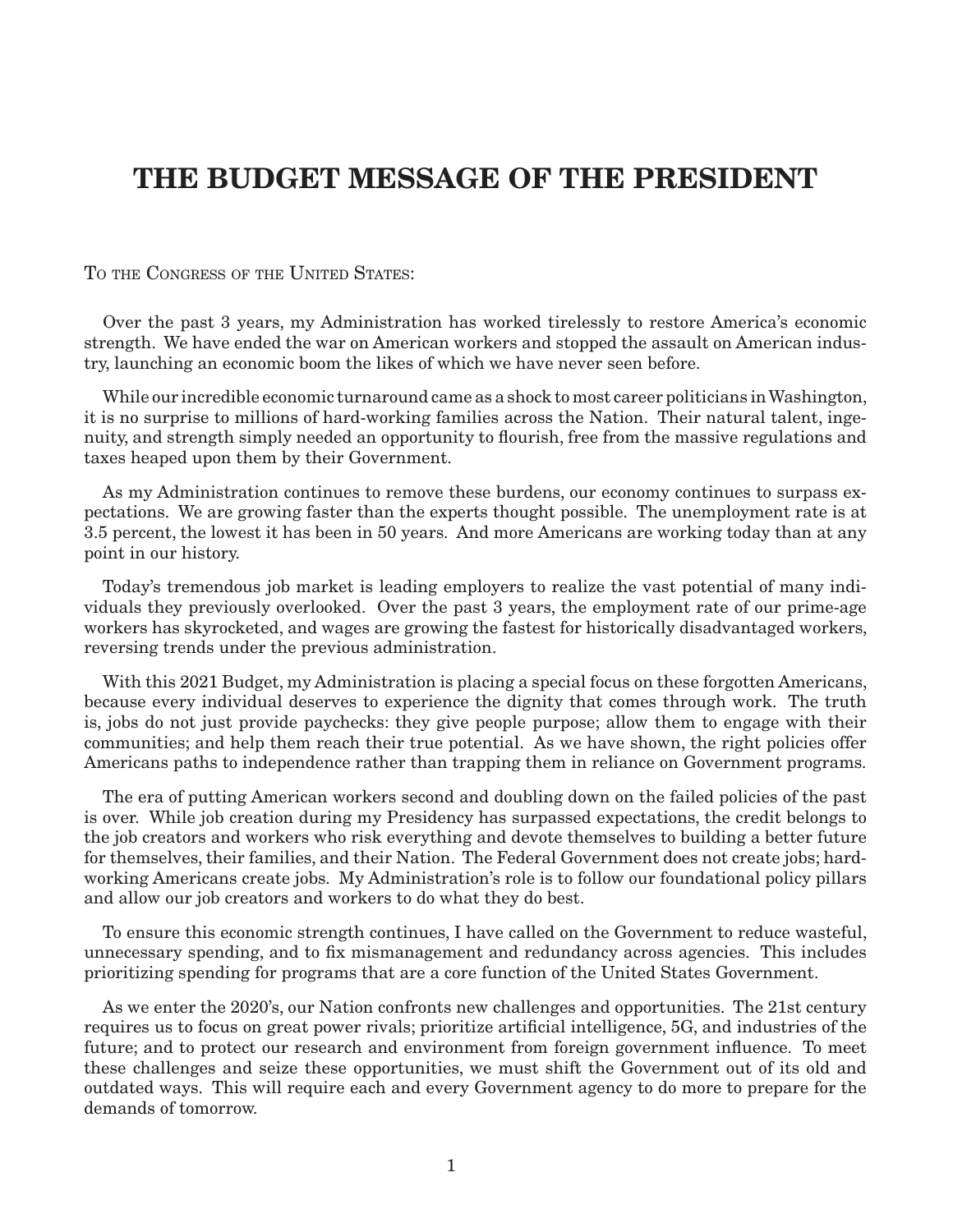The following are key priorities of my Administration:

Better Trade Deals. Renegotiated or new trade deals with Canada and Mexico, China, South Korea, and Japan are modernizing international trade and creating freer, fairer, and more reciprocal trade between the United States and our largest economic partners. These deals will enable our country's manufacturing renaissance to continue. Trade deals are in development with the United Kingdom and the European Union, as well as other countries that desire access to the coveted American market. These deals will expand American markets abroad and keep businesses here in America, which means keeping jobs here at home.

**Preserving Peace through Strength.** To sustain security at home and promote American interests abroad, my Administration has rebuilt the military. A strong military, fully equipped and integrated with our allies and all our instruments of power, enables our Nation to deter war, preserve peace, and, if necessary, defeat aggression against the United States and her people. To that end, my Budget requests \$740.5 billion for national defense.

Overcoming the Opioid Crisis. Because of my Administration's aggressive tactics to fight over-prescription of opioids, promote effective treatment for addiction, and secure the border, we are turning the tide of the opioid crisis. Since my term began, we have seen a more than 30 percent decrease in the total amount of opioids prescribed, and deaths from drug overdose fell for the first time in nearly 30 years in 2018.

Failure is not an option when it comes to helping people avoid the pain, suffering, and death caused by addiction. Work must play an integral role in any solution. Research shows that holding a job is a key factor in helping people overcome drug addiction. For the duration of my Presidency, I will continue to promote policies that will beat back this deadly crisis and promote job training and employment opportunities for Americans who are rebuilding their lives after struggling with addiction.

**Regulation Relief.** Many pundits and Washington insiders laughed when I promised to cut two regulations for every new regulation. They were correct that two-for-one was the wrong goal. Instead, the Federal Government has cut more than seven regulations for every significant new regulation. After only 3 years, my Administration has cut a historic number of regulations, and we have put the brakes on an endless assault of new, costly actions by Federal agencies.

Our commitment to regulatory reform stems from the simple truth that the vast majority of business owners want to do the right thing, comply with the law, and treat their workers fairly. The Federal Government ignored this reality for far too long and abused its authority to go after businesses, especially small businesses and entrepreneurs, in ways that can only be described as arbitrary and abusive.

At the same time, we are maintaining America's world-class standards of environmental protection. Emissions of all criteria pollutants dropped between 2016 and 2018. The United States environmental record is one of the strongest in the world and continues to have some of the cleanest air and water in the world.

American Energy Independence. American energy powers our cities and towns, empowers innovators, drives our economy, and protects our sovereignty. Energy companies across the world are ready to build in our Nation, and permitting reform that cuts red tape shows that we welcome their investments. My Administration continues to support growth in the energy sector by removing unnecessary regulations and unleashing America's vast natural and human resources. Through these actions, the United States is now on track to be a net exporter of crude oil and natural gas